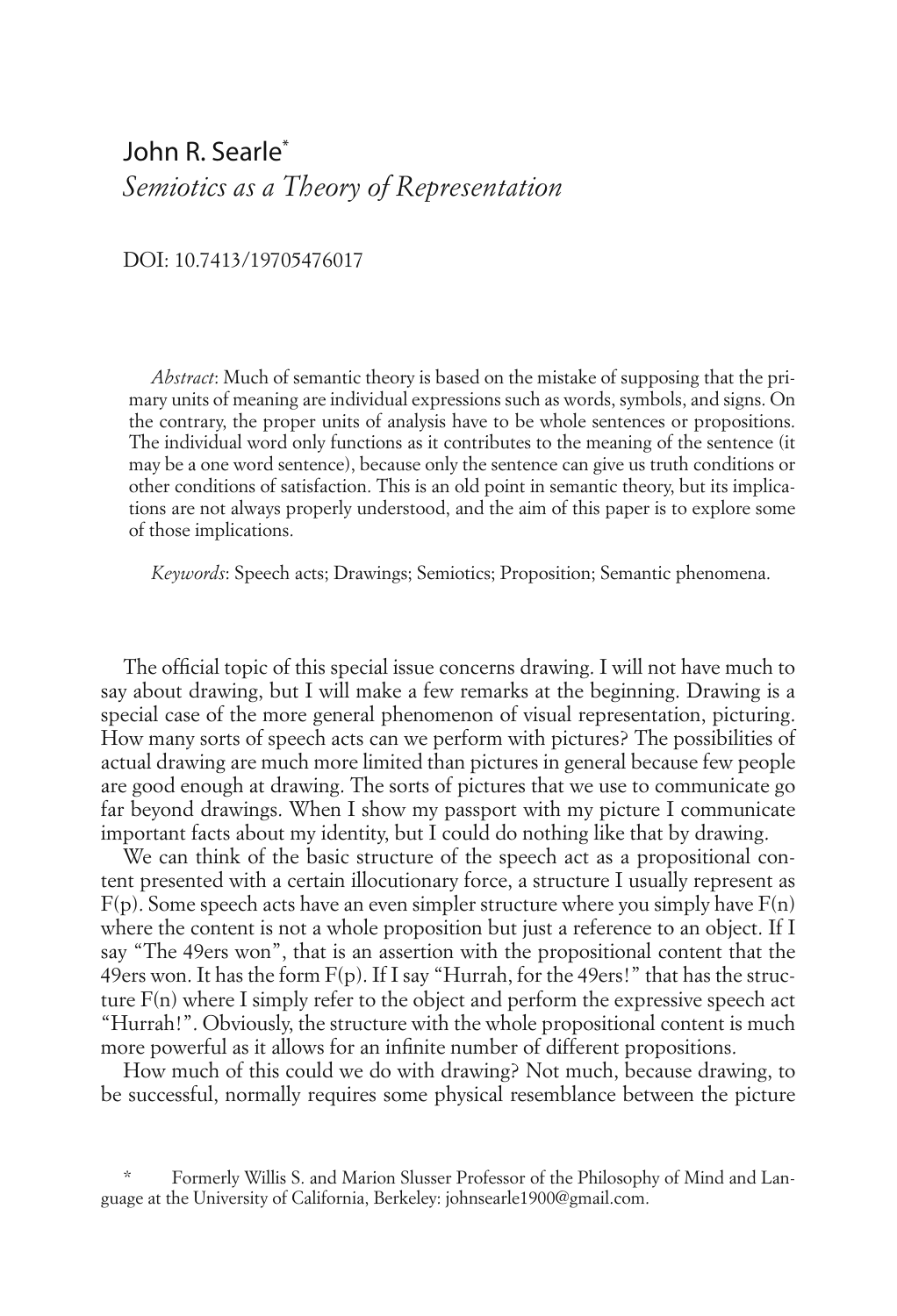and the thing depicted. I realize this is an extremely complex topic and there are all sorts of drawings that use much more than resemblance, and pictorial resemblance itself is an extremely complex notion. All the same, resemblance is of the very essence of pictorial representation, so the other forms in one way or another involve resemblance. Think of a picture of the crucifix. The symbolism here is extremely heavy and has 2000 years of history. All the same, we typically identify the pictured cross as a crucifix because it looks like one.

Of our five possible types of speech acts, Assertives, Directives, Commissives, Expressives and Declaratives, how many can be done pictorially? I think all five, though Declaratives require some special additions. Let's go through the list. If I draw you a map of the streets by my house, this is an Assertive because it's supposed to represent how things are. If I draw a line on the map to show you how you're supposed to get to the supermarket, it now becomes a Directive because it's an instruction as to what you are supposed to do. If I draw a map with a line showing how I am committed to going to the market, it becomes a Commissive, a type of promise. If I draw a contemptuous picture of Donald Trump, it becomes an Expressive because I am expressing contempt and hostility. How about Declaratives? Can we make something the case by drawing it as being the case, a Declaration? Here is an example: Imagine two tribes using a beach. They agree that one group are the North-enders and the other are the South-enders. They cannot agree on the dividing line in the middle. To settle the issue, they appoint a neutral judge to draw a line on a map of the beach which marks the divide. Drawing the line constitutes a Declaration because it makes something the case by representing it as being the case.

The study of semiotics has now passed into the academic mainstream so that it no longer arouses any puzzle that there should be such courses and, perhaps even, departments of semiotics. This raises an interesting question: What exactly is semiotics and how does it differ from other studies of language and communication?

I once asked Thomas Sebeok, "What exactly is semiotics?" He said, "It is what you do." I felt a bit like the famous Monsieur Jourdain who discovered that, all along, he had been speaking prose without knowing it. I, without knowing it, had been speaking semiotics. I doubt that this is true, except in a very broad sense in which anybody who studies language is studying semiotics. If you look at more narrow definitions which seem more enlightening, semiotics is the science of *signs*. The word "signs" here figures essentially but is used somewhat loosely because, of course, many of the phenomena studied under the name "semiotics" are not literally signs. If I have a sign on my wall that says, "No Smoking", that is literally a sign. Signs like that are all over. They indicate speed limits, boundaries of territories, and all sorts of other things. The way I comb my hair or the way I wear my shirt are not in that sense signs, but they are definitely within the purview of semiotics. Signs, so construed, would include all of Peirce's distinction of icon, index, and symbol, which for him were all three different kinds of signs. On this conception of semiotics, words are one kind of sign among many others. The others have a bewildering variety including not just clothing, but food, styles of eating, and all sorts of other styles of behavior.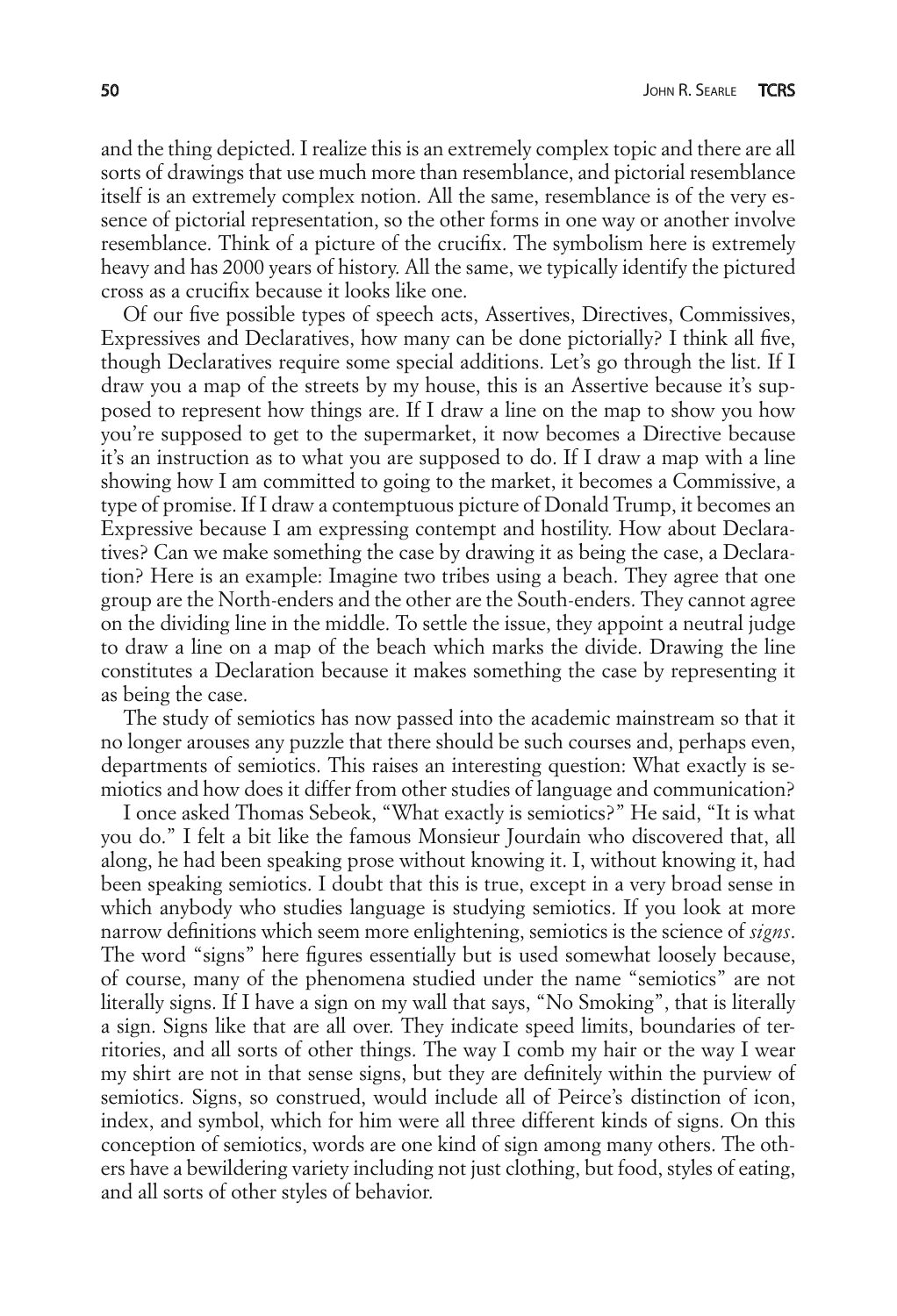Even broadening the definition of sign to include things that are not literally signs, there is still an ambiguity because, in one sense, "sign" refers to an object that, by human intention, refers to something beyond itself. These are the signs we have been talking about so far. However, there are other things that are simply indicators and these have no connection with intentionality. For example, spots on a person's face can be a sign of measles and a high fever can be a sign of the influenza virus. I take it that neither of these are signs in the semiotic sense because they do not involve human intentionality.

Is there a well-defined notion of semiotics as something in addition to the standard conceptions in the philosophy of language? My hesitant and somewhat tentative conclusion is, no. I think that semiotics as a separate discipline rests on a mistake. It rests on the mistake of thinking that the individual expression, or other device, is the proper unit for the analysis of semantic phenomena. I use expressions like "semantic phenomena" precisely for their vagueness that renders them almost useless. Later on, I will say more about this, but as a preliminary formulation, I could say the following: Semiotics is based on the mistake of supposing that the primary meaningful units in analysis of semantic phenomena are words, symbols, and signs of various kinds. I want to say that that is never the case. The proper unit of meaning for a semantic analysis is the entire sentence or proposition. This is a point that Frege made, even though the reasons he gave for it were inadequate. I will come back to Frege's conception later. In language proper, the word is never the unit of meaning. The word only functions as part of the sentence (it may of course be a one-word sentence). The basic unit of meaning is not the word, it is the entire sentence or other larger unit. Why? Only the larger unit can give us the representational content that gives us truth conditions or other conditions of satisfaction. Language functions to represent, in various ways, states of affairs in the world, states of affairs that exist, states of affairs that we lament, states of affairs that we are ordered to bring about, states of affairs that we have promised to create, etc. That is, what we are getting at is how human semantic phenomena, whether linguistic or otherwise, represent states of affairs. To do that in language, you have to have an entire sentence. The single word never does it.

I said earlier that the unit of meaning is not the word, but the entire sentence. However, of course, that might seem, on the face of it, obviously false. After all, we are taught the meanings of words. When we are learning other languages, we typically learn the meanings of words. For example, when learning French, we learn that "rouge" means "red." Surely, one might say, it is the word which is the unit of meaning.

Another way to understand what I am driving at is to say that it is the mistake of semiotics to assimilate language to other sign systems, such as food and clothing. But language is radically different from these other systems because language functions primarily to represent states of affairs and these other things do not.

The essence of language is indicated by the fact that in uttering expressions of a language, speakers *intentionally commit themselves* to entire states of affairs in one or more of the possible illocutionary modes. Except for very artificial creations, there is nothing like this in other areas of semiotics.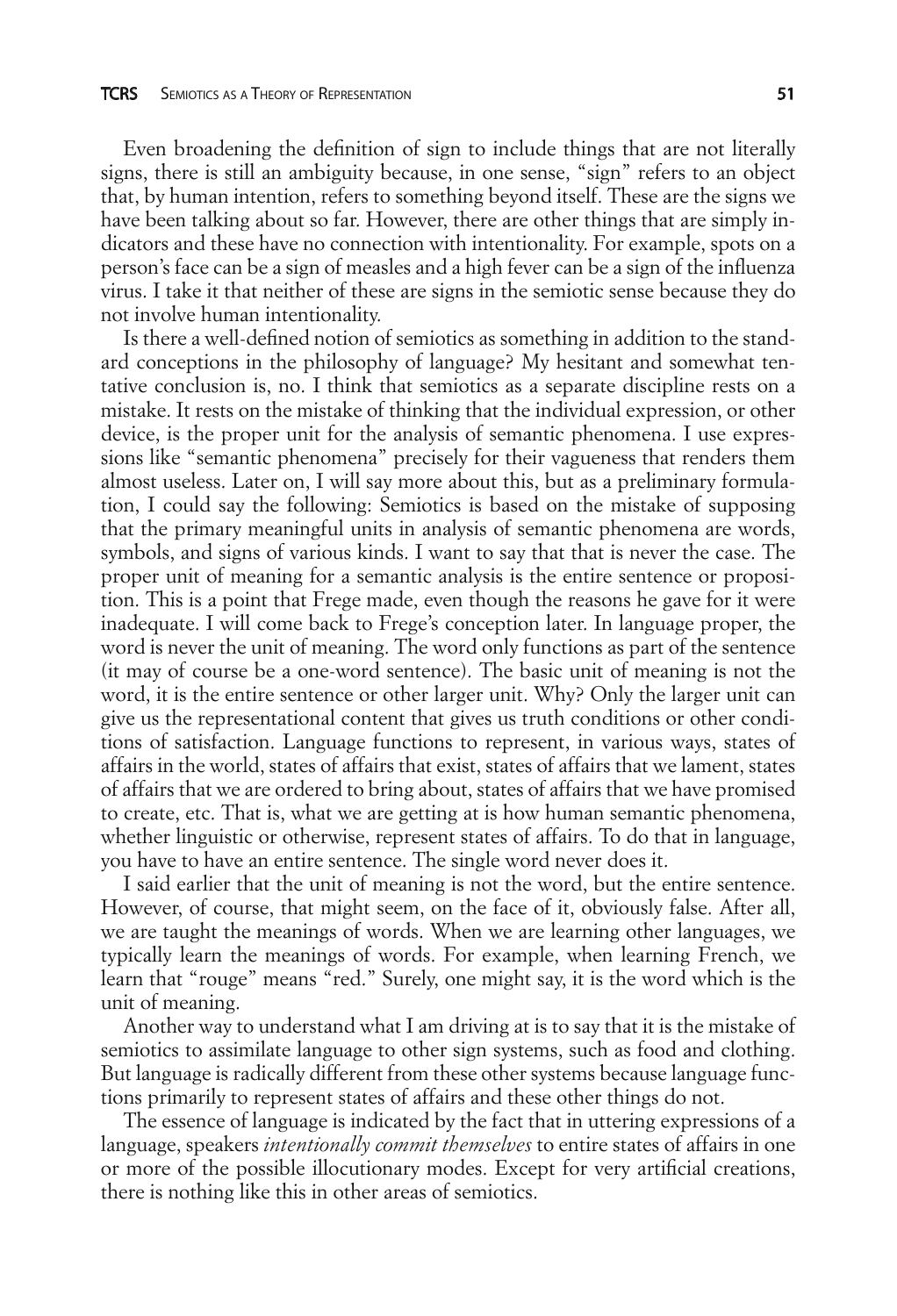When I lived in Oxford, both as a student and as a Don, the semiotics of clothing was very much obvious and was apparent to anyone who had to deal on a daily basis with students, faculty, and other people who lived in Oxford. You could tell immediately what the social class of a person was by his/her pattern of dress. It was easier with males, so I will concentrate on them. The standard uniform of Oxford males was grey flannel trousers, a tweed jacket, and a shirt – usually white – together with a tie – often a college tie or other club tie – and typically a sweater or waist coat, because the indoor climate was so cold that you had to have a lot of clothing on in order to keep warm. A simple glance at a person told you his class position. Working class people did not wear this sort of clothing and were easily recognizable as working class because they did not dress in a middle or upper class style. Clothing such as this was a *sign* of a person's class status in the obvious sense that you could infer the class status from the clothing. More explicit forms of clothing were the college ties. If you were from Christ Church, as I was, there were a few ties that were distinctively college ties which only could be interpreted as that the wearer was a member of Christ Church. Now, when I wear such a tie and wear it deliberately, is it a case of making the assertion, "I am a member of Christ Church"? I do not think so. The reason is that, if I deliberately wear a Balliol tie, and I wear it with the intention to deceive, nonetheless I am not yet lying. If somebody asks me point blank, "Are you a member of Balliol?" and I say, "Yes," that is a point blank lie. If I put on a Balliol tie and walk down the street, I am deceiving and I may even intend to deceive, but I am not yet lying. Now, this is essential to language because in language you cannot only promise, but because you can promise, you can also lie; and other forms of semiotics are importantly not like this. In order that a speaker can lie, the speaker must be able to make an explicit commitment to the truth of a proposition. Just wearing a necktie by itself does not do that.

The famous Saussurean claim that language is a system of differences has to be understood quite precisely, otherwise it says something false. Consider the difference between "pin" and "bin". Each means something entirely different from the other. A pin, which is a piece of metal that is capable of sticking things with, is quite unlike a bin, which is a large container. The difference in meaning between these two words is conveyed by the difference between the "p" and the "b". So it is tempting to conclude, and typically interpretations of Saussure have concluded, that language should not be thought of as a system of meanings, but as a system of *differences* and what we think of as the meanings is, somehow or other, the play or the action of these difference. Meaning is entirely a matter of differences. I think this is a very deep mistake and I now want to expose it fully. It is clear that language only functions if differences in semantic content can be conveyed by differences in syntactic form. Imagine a language that has a thousand different meanings but only one word. You cannot say anything in that language because you cannot distinguish one meaning from another. So there have to be differences in the syntactic forms of the language in order that it is useable for communication at all. But it is a fallacy to conclude from this that language just is a system of differences because, going back to our example, it is only because the word "bin" has the meaning that it does, namely a large container, and "pin" has the meaning it does, namely a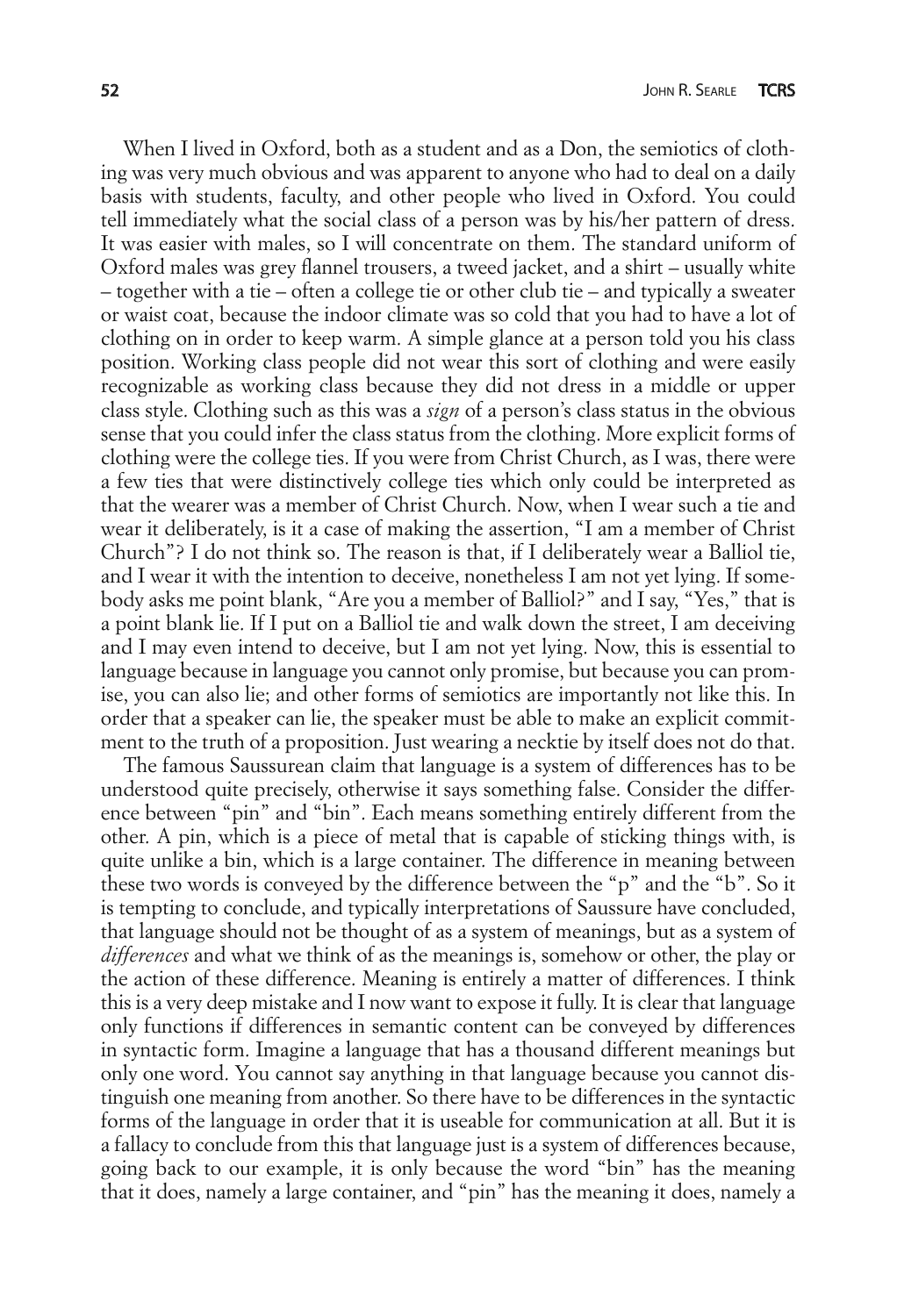sharp pointed device suitable for poking something with, that these meanings are conveyed by the words "bin" and "pin". Those two words might have been used to convey two completely different meanings. However, and this is the essential point, the meanings conveyed are not a matter of differences. Of course, there has to be a difference between pins and needles, and spikes and chisels, and there has to be a difference between bins, boxes, and jars, but all the same, there is a quite distinct content, *semantic content*, that is, *meaning*, conveved by "bin" and "pin". The point is that in order for this content to be communicable, there have to be distinctive syntactic markers in the words that differ from other distinctive markers in other words. That point is quite independent of the fact that the meanings themselves are not matters of syntactic differences.

The correct account is to say that "bin" and "pin" both convey semantic content. That semantic content is not itself a matter of syntactic differences, though of course, one semantic content has to differ from other semantic contents if language is to be used as a device for communication at all. The point however is that differences in semantic content have to be conveyed by differences in syntactical form. However, the fact that the differences in syntactical form convey the semantic content should not give us the illusion that semantic content is just a matter of "the play of differences". It is not. There is quite distinct semantic content between "bin" and "pin", and this is conveyed by the differences between the two syntactical expressions. But the syntactic differences convey something distinct because each expresses a different semantic content.

One of the distinguishing questions to pose to any system of representation is to ask: What do human beings have to have in order to use this? I want to say that, for the purposes of semiotics, signs are quite different from sentences. If you have sentences, and in particular, you have a generative capacity to generate new sentences using finite vocabulary, even if you cannot generate an infinite number of sentences, you still already have a very powerful apparatus. You can represent different states of affairs, including states of affairs not previously represented, and you can achieve different illocutionary points. For example, you can have a difference between telling somebody that something is the case and ordering to make something the case. In both cases, you have a propositional content and an illocutionary mode. If you just have an inventory of signs, it is not clear to me what you can do with it. Suppose you had an inventory of signs. You have signs of dress and signs conveyed by different types of food, but it is hard to see what the case is. I think this illustrates Frege's point, that the key notion in semiotics is not the notion of a word, symbol, or sign, it is the notion of a *Satz*, a sentence, only a sentence can express a whole proposition. Our basic biological way of relating to reality, though this is disguised from us, is by way of entire propositional contents.

In this section, I want to argue that the sentential mode of representation is vastly more powerful than the semiotic mode. To make that more fully explicit, I want to argue that sentences are more powerful modes of representation than signs and symbols. Indeed, I want to argue less conclusively that in fact the semiotic mode presupposes the sentential mode. You cannot have such famous symbols as the crucifix, the hammer and sickle, and the swastika without having language, without sentences.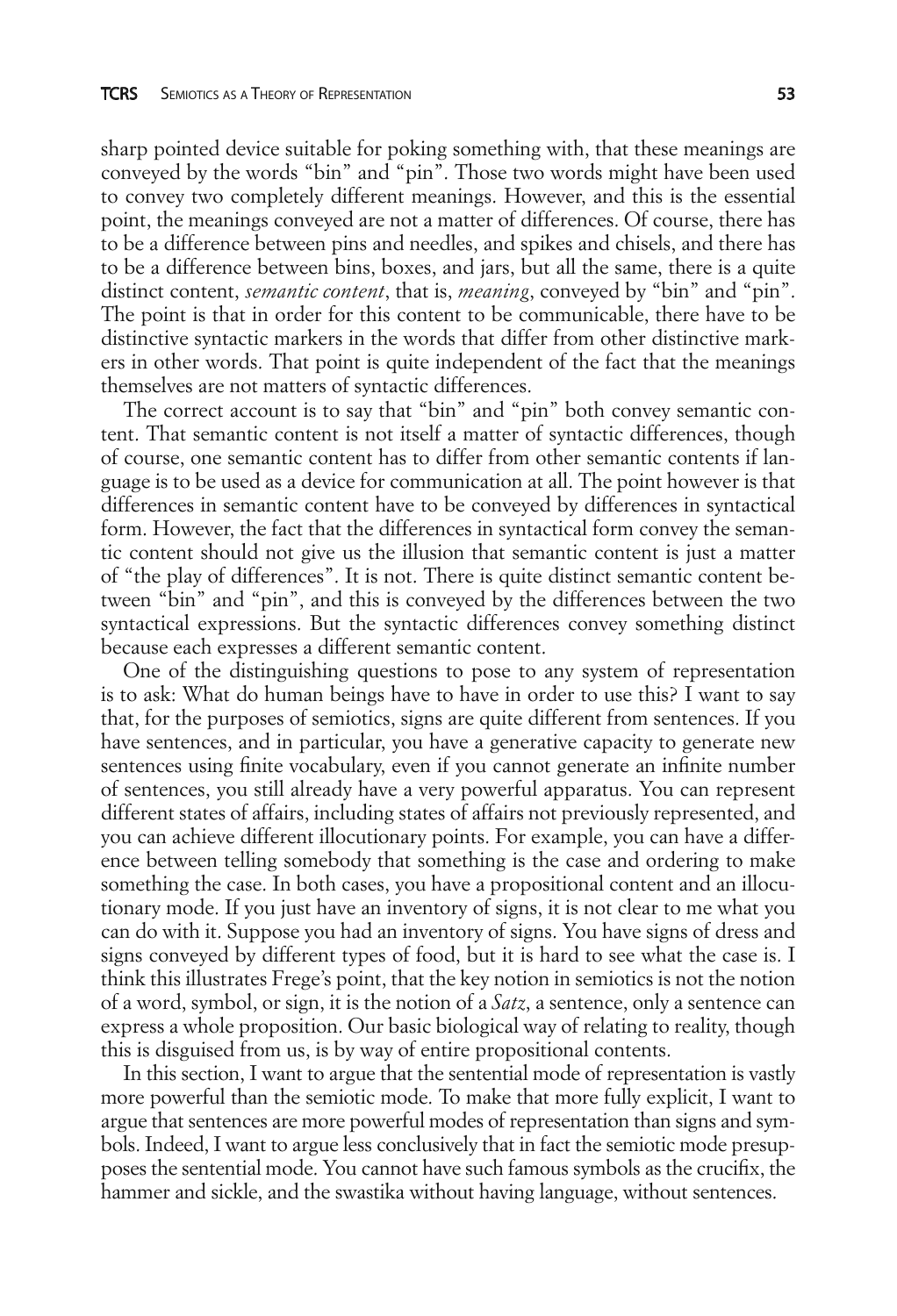Let me explain this. In the case of sentences, you get two remarkable capacities: compositionality and generativity. Compositionality enables you to make new sentences, sentences you have not seen or heard before, out of a preexisting vocabulary. Generativity allows you to generate an infinite number of sentences. I think generativity is vastly important, but I do not think it is important for this particular discussion. I think what matters for this discussion is, that given a finite list of words and symbols, the meanings of which are known to the speakers and hearers of the language, you can produce and understand completely new thoughts, thoughts you have never heard before. So, if you have "the horse ran around the barn" and "John ate the cake", that also allows you to form sentences like "John ate the horse" or "the cake ran around the barn". These may or may not be meaningful, but the point is, they are certainly comprehensible. There is nothing in the formation rules that forbid their formulation and comprehension. In the case of the semiotic mode, the symbols are often immensely powerful. Think of the Christian crucifix, the Communist hammer and sickle, and the Nazi swastika. These have been immensely powerful. How exactly do they work? I do not think that that is an easy question to answer. One way to answer is to say that they stand for, or symbolize, a whole mode of life, a whole philosophy and a whole set of values. Now what does that mean, "stand for" or "symbolize"? I am not sure that we can give an adequate explanation of that, but I can say simply this: the person that understands the crucifix, the hammer and sickle, or the swastika understands that the person who endorses it, the person who wears a swastika on their arm band, who wears the crucifix around their neck, or puts the hammer and sickle on a flag that they fly over their building, is accepting membership in a community with a certain, rather specific, set of values and objectives. We need not go through all the details of what it means to be a Christian, a Communist, or a Nazi, but it is clear that for members of these particular movements, it has a great deal of meaning. Although meaning spills over in the sense that there are no precise boundaries to what it means to be a Christian, a Communist, or a Nazi. All the same, there has to be a core, and this core is symbolized by the crucifix, the hammer and sickle, or a swastika. So if we are asked what "symbolize" means, it means at least this: Someone who accepts the symbol in its full meaning is committed to a certain set of values and using the symbol is an expression of their commitment to this set of values.

Such symbols are immensely powerful and, in mere sentences, there is nothing quite like it. The closest one might get would be prayers. In the case of the Nicene Creed, "We believe in one God, the Father almighty, maker of heaven and earth, of all things visible and invisible. And in one Lord Jesus Christ, the only Son of God …". Anyone who recites the prayer is expressing explicitly the same set of values. I hope that it is obvious that the sentential forms allow for a vastly greater expressive power. You can say more things about more subjects than you can with symbolic forms. But, just as importantly, I think you can only understand the symbolic forms if you understand the sentential forms. You can only understand what it is to use the Nazi symbol or the Crucifix if you have sentences for explaining what it means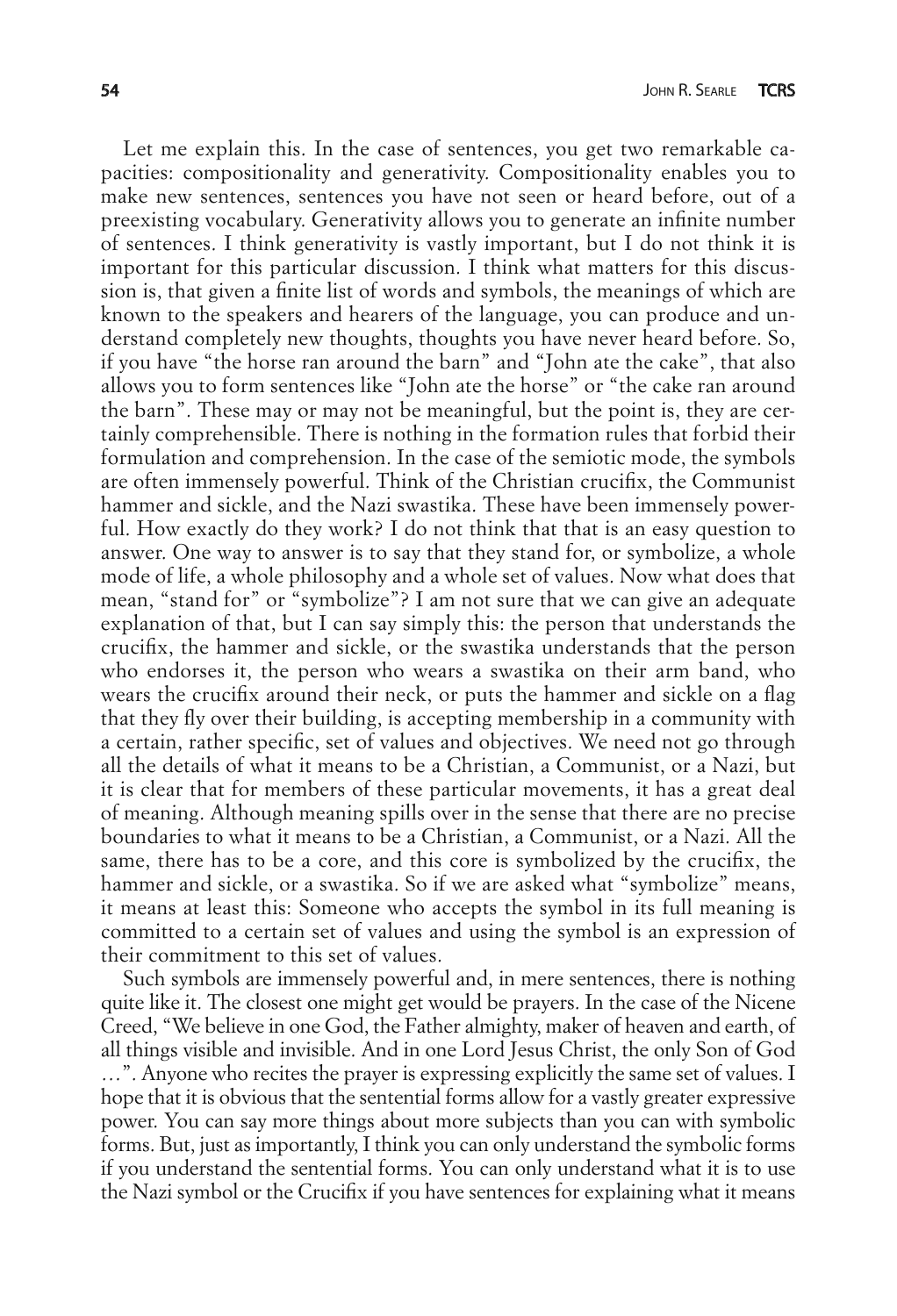that the Nazi party is in power, that Christ died for our sins, or any number of other things. There are two marks of difference that I want to emphasize. First, the sentential has much greater expressive power. Secondly, the efficacy of the semiotic form presupposes the existence of the sentential.

## More on Saussure

On the standard interpretation, Saussure is supposed to have shown that language is a system of differences and that a proper study of language is an analysis of these differences. What exactly is that thesis and how important is it? In what follows, I am not interested in giving a scholarly account of Saussure's account of general linguistics, but rather, I will consider the version of it that has passed into the intellectual culture. I am not sure it is right, but it has certainly been influential and it is what I will be considering. If you think of words that differ sharply in meaning but rather marginally in their phonology, you will see an illustration of the point. Think of the difference between "bin" and "pin", or "high" and "sigh". It is clear in each case that the meanings of the two members of the pair are radically different. They are not in the least bit alike, but the only difference in the expression in both cases is a single consonant. Now, how should we analyze this phenomenon? Well, we cannot say that the difference in meaning is the difference between the "b" and the "p" because the "b" and the "p" have no separate meaning. Yet, there is a distinct meaning of the words. The correct account, according to the Saussurean tradition (again, I am not sure if Saussure would have accepted this), is that it is not "b" and "p", but rather the *difference* between "b" and "p". Indeed, if we think of language, that is exactly what languages are, systems of differences. So, if you claim that you had a language that had a thousand words with a thousand different meanings, but they were all the same word, then such a language could not function. There have to be differences in order for language to function. So far, this seems at least plausible but on a natural way of interpreting it, it seems to me, obviously false. The correct account is this: There is a quite distinct difference in the meaning (semantic content, significance) between "bin" and "pin", for example. In order that this semantic content can be expressed clearly, we acquire some difference between the expression of the one semantic content and the expression of the other. It does not matter at all what the difference is, it matters that there just has to be a difference. In cases where there is no difference, such as homophonic pairs of expressions, you have to rely on the context or some other features to disambiguate. It is inefficient to do this and it is a source of misunderstandings if the same word has more than one meaning. So we need some way to distinguish between the semantic content of "bin" and "pin", and we do that with a single consonant. So far, so good. The mistake is to conclude that really all there is to language is differences, and that view is profoundly mistaken. There are two quite distinct semantic contents, "bin" and "pin", and they will be conveyed differently in different languages. The important thing, however, is that there should be some way of distinguishing them. The mistake is to infer, that re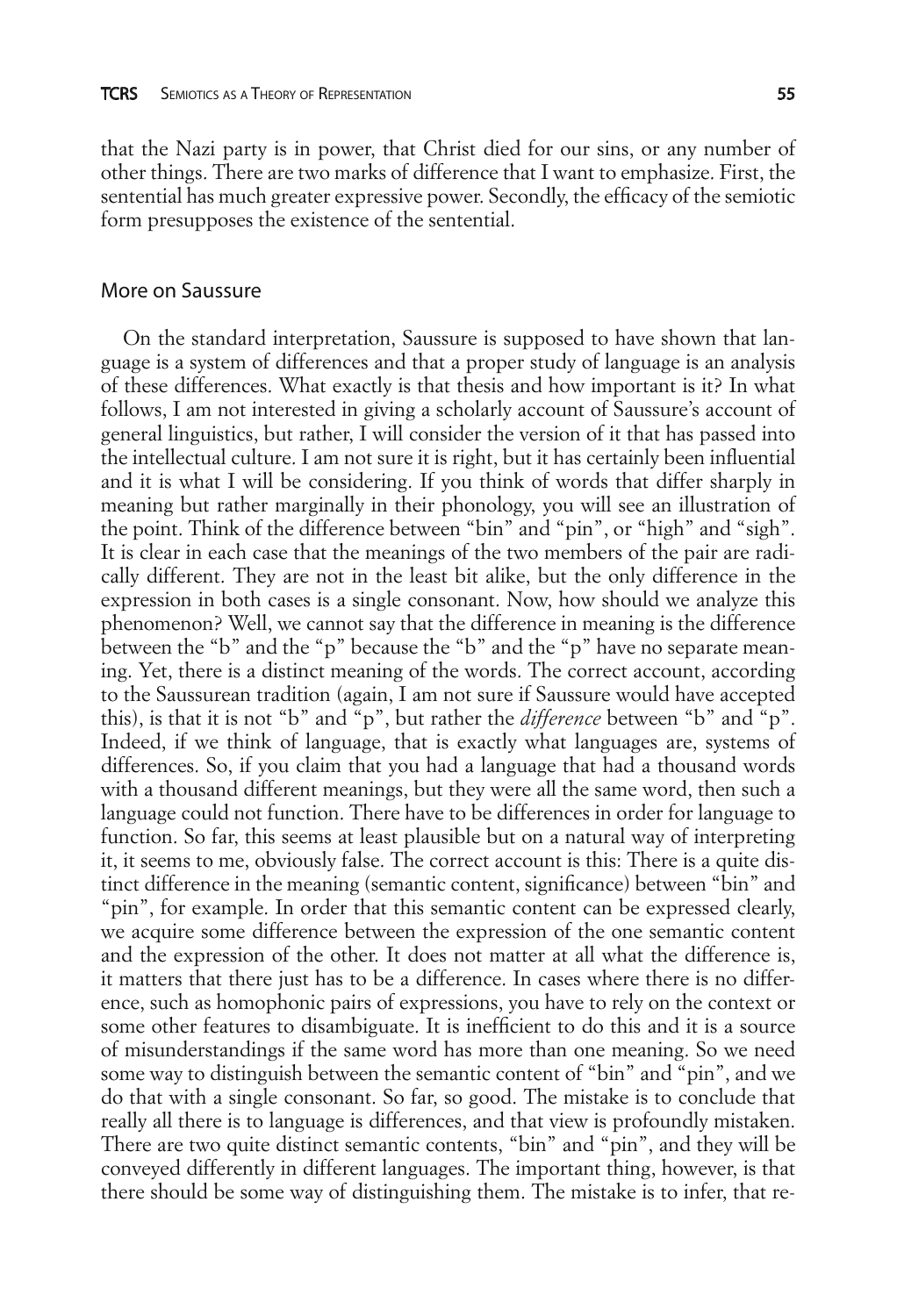ally, that is all there is to language, the differences, that language is just a system of differences. No, language is a system of differences that enables us to express and differentiate between *semantic contents*. It is the different *meanings* that are conveyed by the differences. The mistake is to conclude from the fact that different meanings are conveyed by syntactical differences, that all that exists are the syntactical differences. That is dead wrong. In one extreme version of this, usually called Deconstruction, we are told that language is just a free play of signifiers. That is profoundly mistaken. You cannot have the play of the signifiers if you do not know what they mean. That is to say, you cannot have the use of the syntactical expressions without an understanding of the corresponding semantic content.

## Further Limitations on a Theory of Signs

If you look at standard accounts of the functioning of language, you see that there are certain logical properties that words and sentences have, that signs in general do not have, and it might be worth our time to make these fully explicit.

First, compositionality, the power of sentences, is that you can create new meanings by recombining old meanings. Take the example I made earlier: "The horse ran around the barn" is perfectly intelligible to anybody who knows English even though you do not know what kind of horse or what kind of barn. You get a range of truth conditions just by knowing of the sentence. The meanings of the elements combine to form a new meaning and this is standardly put by saying that the meaning of the whole is a compositional function of the meaning of the elements and their method of combination in the sentence.

This ties to a second feature, which Chomsky especially emphasized, generativity. The rules of any natural human language allow recursive application of the same rule over and over so that you have a potentially infinite number of sentences. This has been disputed as a feature of all languages because Dan Everett says he has found a language in the Amazon basin, called Pirahã, that does not have recursion<sup>1</sup>. But whether or not that is true of all languages, it is certainly true of the languages that I know anything about. They allow for recursive application of the same rule over and over to generate a potentially infinite number of sentences.

A third feature is discreteness. The elements of the sentence preserve their meaning even through transformations syntactically alter their surface structure. For example, in the conjugation of the verb "go", the past tense comes out as "went", even though the syntactical expression "went" is different because it is an irregular verb. In fact, we understand the word "go" as occurring in the verb "went" because we see it as a discrete component that can be transferred through

<sup>1</sup> See Dan Everett (2005): "Cultural Constraints on Grammar and Cognition in Pirahã. Another Look at the Design Features of Human Language." In: *Current Anthropology* 46.4, pp. 621-646; Dan Everett (2008): *Don't Sleep, there are Snakes: Life and Language in the Amazonian Jungle*. New York: Pantheon.